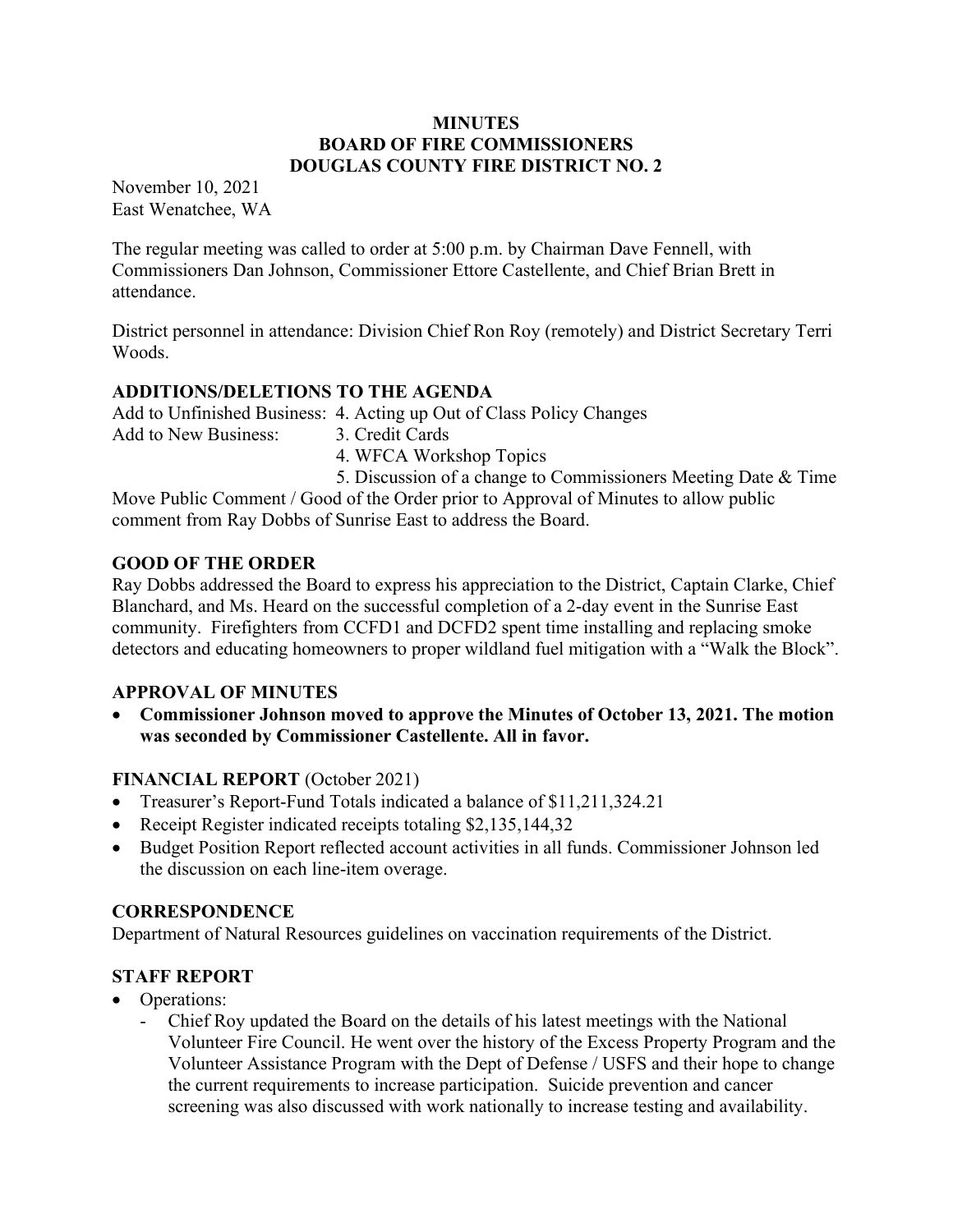**MINUTES** NOVEMBER 10, 2021 PAGE 2

### STAFF REPORT - continued

- Chief Roy wrapped up his report with a reminder of our local Conference in Wenatchee in 2022 and the 100 year anniversary in 2023.
- Chief Brett acknowledged the DCFD2 admin staff for their hard work with all the change and growth of the District.
- Chief Davidson has integrated DCFD2 into regularly scheduled Blue Tack Training
- Graduation Ceremony was held for 2021 & 2020 firefighter recruits; Nathan Aiken, Rick Matthew, Conner Ross, Blake Duncan, Ryan Lovercamp, Jacob Poteet, and Kevin Weed.
- Hiring process has been completed with Jorge Ramos and Steven Bauman as the top two candidates. Chief Brett formally asked the Board to approve the hiring of Ramos and Bauman to replace the 2 recent resignations with a start date of December 1. Commissioner Johnson made a motion to hire Jorge Ramos and Steven Bauman at the recruit firefighter wage to fill our current vacancy. Commissioner Castellente seconded. All in favor.
- Captain promotions next week

### UNFINISHED BUSINESS

- 1. Consolidation of Services /RFA:
- Chief Brett will begin work in earnest with the RFA now that the budget and CBA are finished. He has the comparables and will start with the labor model.
- 2. Facilities:
- The hose tower at Sta-1 has significant damage with an increase to the cracking and heaving observed in the past. The Board directed the staff to move forward with determining the cause of the problem with hiring for leak detection following discussion of past attempts of mitigation with local resources. The Board instructed the staff to hire out pump testing at Malaga's facility to alleviate drainage issues at Sta-1.
- Chief was directed by the Board to speak with the City to find an alternate spot for the cardboard recycling.
- Chief Brett will get photos for the Board to consider asphalt sealing for the drill grounds at the Malaga facility as part of the interlocal agreement with CCFD1.
- After discussion, Commissioner Johnson made a motion to contract with Dave Dormier as project manager for Sta-3 at Rock Island. Chairman Fennell seconded. All in favor.
- The Chelan Douglas Regional Port Authority has signed contract with a December 1, 2021 implementation. All residents have been moved to Station 4 with FF Martinez moving into the modular at the airport.
- The Board instructed the Chief to set up a groundbreaking ceremony at Rock Island for Sta-3 with an invite to the Mayor and City Council. - Short Recess
- 3. 2022 Budget:
- Chief Brett presented budget scenarios to the Board for approval. After discussion, Commissioner Castellente made a motion to approve the budget incorporating the hiring of 5 additional firefighters in 2022 with edits to be presented at the December meeting as we are still waiting for final levy calculations from the County. Commissioner Johnson seconded with all in favor.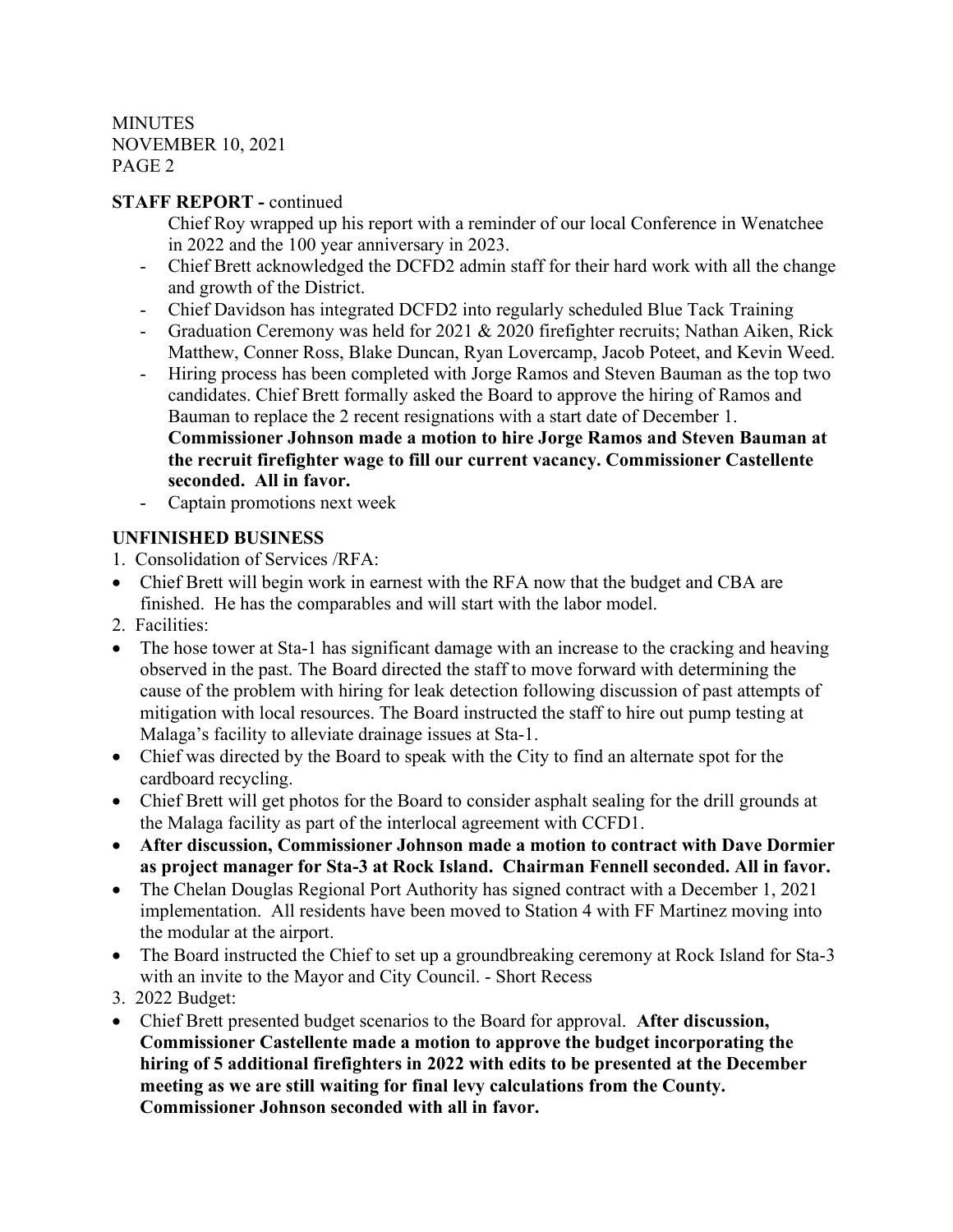**MINUTES** November 10, 2021 PAGE 3 UNFINISHED BUSINESS- continued

- 4. Acting up Out of Class Policy
- After discussion, Chief Brett was directed by the Board to draft a qualification-based eligibility policy instead of past practice of a time-based tenure for eligibility for Acting up.
- 5. Delivery Standards Policy
- Table till review by Commissioner Castellente

### NEW BUSINESS

- 1. Personnel:
- The Board will discuss the hiring of two of the five firefighters for 2021 at the Dec meeting.
- The following Payroll changes were approved by the Board including:
	- Captain Seth Ellis's resignation October 27, 2021.
	- Firefighter Josh Bollinger's resignation October 27, 2021.
- Signing of the CBA tabled till December to allow review by Commissioner Castellente
- 2. Resolution 11-10-2021 Property Tax Levy

Chairman Fennell moved to approve Resolution 11-10-2021 to increase the regular levy pursuant to RCW 84.55.120. Commissioner Castellente seconded with all in favor.

- 3. Credit Card
- Chairman Fennell made a motion to approve the addition of an administrative staff credit card with a limit of \$2,500. Commissioner Castellente seconded. All in favor.
- 4. WFCA Workshop Topics
- The Board tabled a discussed on Sick Leave payout for staff till finalization of CBA. House fund subject will be added to the labor meeting agenda
- 5. Commissioners Meeting Date & Time
- The Board discussed the possibility of changing the monthly meeting to the second Thursday of the month at 2:00 pm. Secretary Woods will prepare a resolution for December's meeting.

# PAYROLL & VOUCHERS

Expenses were submitted as follows:

### General Expense Fund:

- Claims totaled \$31,117.78 Voucher Nos.211006001-211006040 and \$74,462.72 for 211102001-211102037
- Payroll totaled \$309,268.93 Vouchers 211101001-211101057 and \$21,771.80 draws. Special Projects Fund:
- Claims totaled \$25,792.81 for Voucher Nos. 211005001 211005004 and \$54,906.30 for Voucher 211103001 – 211103002

LTGO Bond Payment Fund:

• Claims totaled \$300.00 EFT for Administrative Fees

Chairman Fennell moved to approve October payroll and vouchers in the amount of \$517,620.34. The motion was seconded by Commissioner Johnson. All in favor.